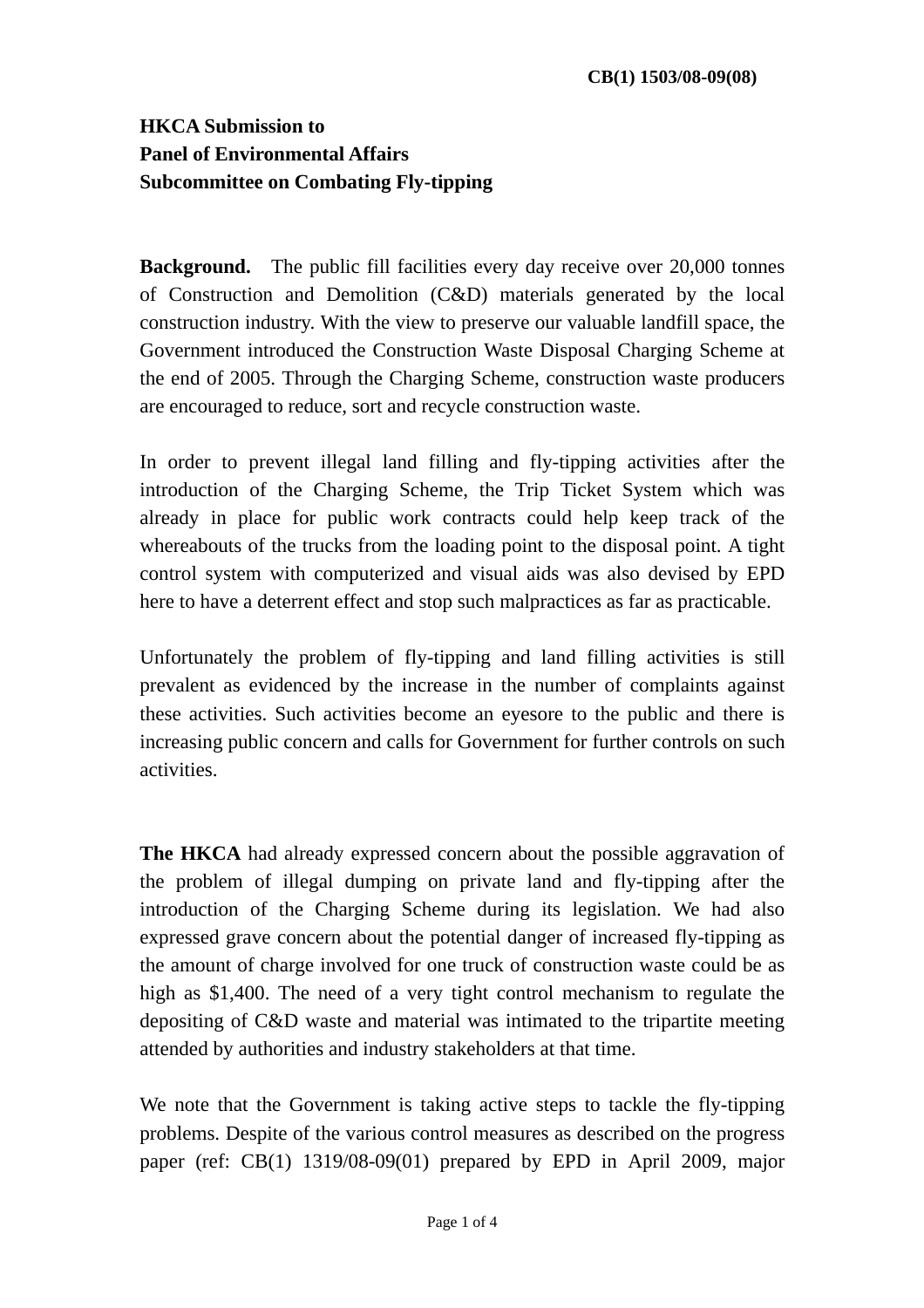stakeholders including landowners, developers, contractors and the truck drivers will also need to act in concert and show firm commitment to ensuring proper disposal of C&D waste and material . Each of them has an important role to play in combating fly-tipping as below -

1. Government – A significant obstacle to waste sorting and recycling is the space available at construction sites to undertake this process. The provision of additional works areas associated with government contracts specifically for sorting waste would be a big step forward.

There also could be more encouragement for contractors to sort and reduce waste and make greater use of recycled materials by having these practices feature more significantly in the assessment of tenders for government building and engineering contracts.

- 2. Landowners the HKCA support the reformist idea of abandoning the use of private land but not a construction site to be alternative disposal ground. This will definitely help to avoid the consequence of adverse environmental impacts and hygiene problems arising thereof.
- 3. Developers –The main objectives of the C&D material management strategy are to reduce the generation of C&D waste, to maximize reuse and recycle, and to reduce the intake of mixed C&D waste at landfills. Developers have a key role to play in encouraging sorting and minimization of waste by contractors on construction sites.

The environmental management plan which is now a contractual requirement for contractors to submit a waste management plan for public works projects has been working well and the environmental performance of the contractors are continuing to improve. The HKCA welcome the arrangement if private developers follow the same practice by incorporating the requirement of a waste management plan into their contracts. However, it depends very much on the willingness of the private sector. In promoting this, the HKCA in collaboration with the Real Estate Developers Association of Hong Kong REDA will launch an action plan to roll out suitable measures to the private sector through procurement and contractual arrangement.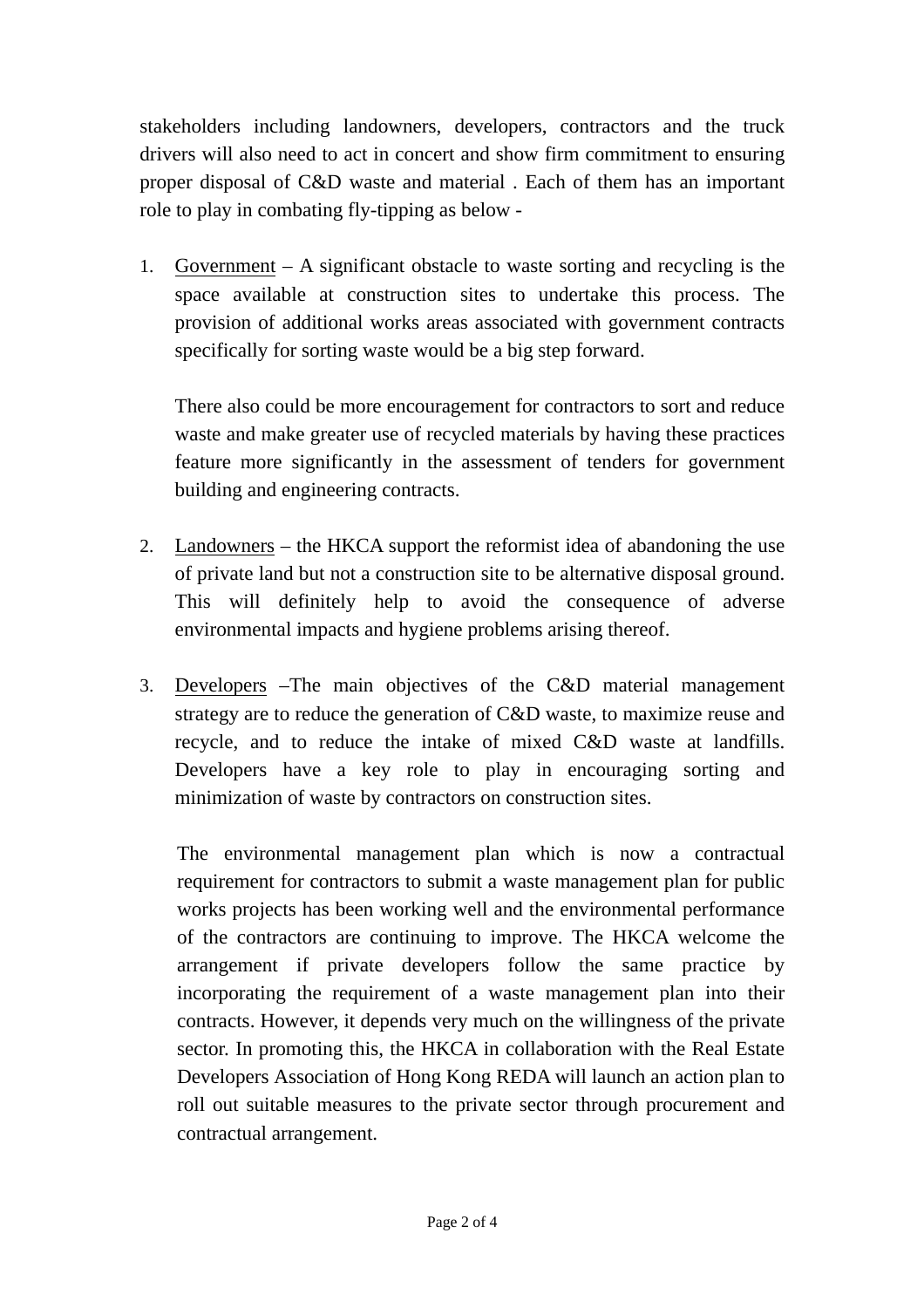Besides, we also support the need to extend the existing trip-ticketing system for public works projects to major private works projects to track the movement of C&D waste and materials.

4. Contractors – Contractor can contribute towards waste reduction by adopting environmentally friendly construction methods and by planning their work to efficiently eliminate waste to the maximum extent possible, e.g. the use of metal formwork, prefabrication, etc.

Lot of contractors nowadays are putting efforts in combating fly-tipping by various preventive measures and methods. For instance, one HKCA member contractor has adopted the use of GPS (Global Positioning System) to keep track of its dump trucks. The system has been proved successful and relatively inexpensive. There is no reason why this should not be introduced as a condition of contract by government, MTRC and developers.

5. Truck Drivers – We need to change the mindset in the construction industry with a greater emphasis on personal responsibility and self-regulation as opposed to relying primarily on legislative and contractual sanctions. To facilitate the change in attitude and to empower industry participants to approach proper disposal of waste in a more proactive manner, we recommend that hands-on training should be provided to all drivers and impressing on them the dire consequences of illegal dumping. Relevant promotional activities can be organized in the join hands of major stakeholders and the truck driver association.

Apart from the above, we at HKCA have launched our latest Best Practice Guides for Environmental Protection on Construction Sites (BPG) in March this year to recommend good practice for enhancing environmental performance of construction activities. There is guidance in the BPG for on site sorting, waste minimization, the use of recycling materials and prevention against illegal land filling and fly-tipping activities. Relevant information can be retrieved from the website of the HKCA at-

http://www.hkca.com.hk/bpg.htm